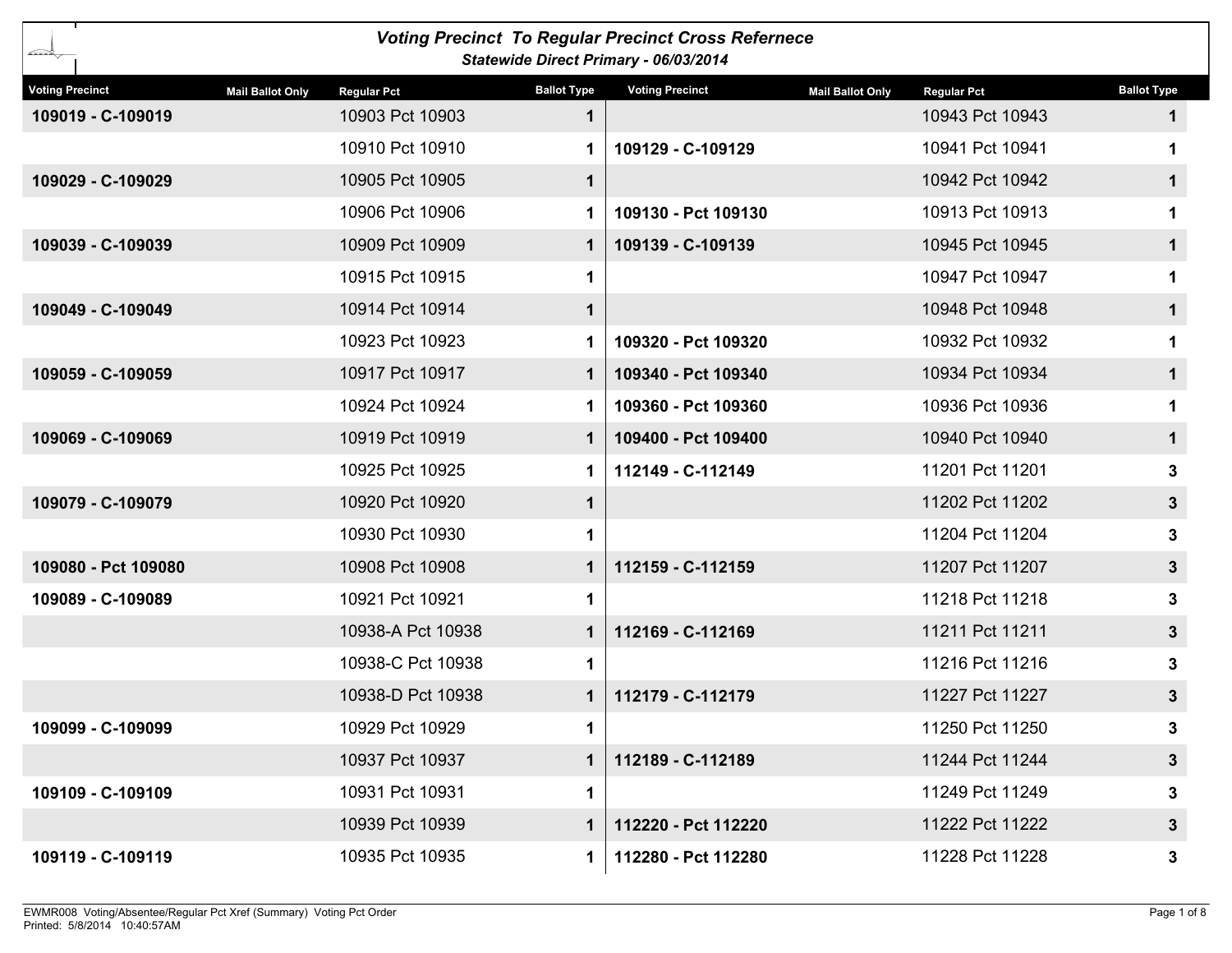| <b>Voting Precinct</b> | <b>Mail Ballot Only</b> | <b>Regular Pct</b> | <b>Ballot Type</b> | <b>Voting Precinct</b> | <b>Mail Ballot Only</b> | <b>Regular Pct</b> | <b>Ballot Type</b> |
|------------------------|-------------------------|--------------------|--------------------|------------------------|-------------------------|--------------------|--------------------|
| 112330 - Pct 112330    |                         | 11233 Pct 11233    | $3\phantom{.0}$    |                        |                         | 20719 Pct 20719    | 5                  |
| 203019 - C-203019      |                         | 20303 Pct 20303    | 5                  |                        |                         | 20728 Pct 20728    | 5                  |
|                        |                         | 20307 Pct 20307    | 5                  | 208099 - C-208099      |                         | 20811 Pct 20811    | 10                 |
| 203029 - C-203029      |                         | 20305 Pct 20305    | 5                  |                        |                         | 20817 Pct 20817    | 10                 |
|                        |                         | 20315 Pct 20315    | 5                  | 208100 - Pct 208100    |                         | 20810 Pct 20810    | 10                 |
| 203040 - Pct 203040    |                         | 20304 Pct 20304    | 5                  | 208109 - C-208109      |                         | 20814 Pct 20814    | 10                 |
| 203060 - Pct 203060    |                         | 20306 Pct 20306    | 5                  |                        |                         | 20823 Pct 20823    | 10                 |
| 203080 - Pct 203080    |                         | 20308 Pct 20308    | 5                  | 208119 - C-208119      |                         | 20816 Pct 20816    | 10                 |
| 203130 - Pct 203130    |                         | 20313 Pct 20313    | $5\phantom{.0}$    |                        |                         | 20824 Pct 20824    | 10                 |
| 204039 - C-204039      |                         | 20432-A Pct 20432  | 6                  | 208129 - C-208129      |                         | 20820 Pct 20820    | 10                 |
|                        |                         | 20432-C Pct 20432  | 6                  |                        |                         | 20821 Pct 20821    | 10                 |
|                        |                         | 20432-G Pct 20432  | 6                  |                        |                         | 20822 Pct 20822    | 10                 |
| 204049 - C-204049      |                         | 20432-E Pct 20432  | 8                  | 208139 - C-208139      |                         | 20826-A Pct 20826  | 10                 |
|                        |                         | 20432-F Pct 20432  | 8                  |                        |                         | 20827-A Pct 20827  | 10                 |
| 204059 - C-204059      |                         | 20440-A Pct 20440  | 8                  | 208250 - Pct 208250    |                         | 20825 Pct 20825    | 10                 |
|                        |                         | 20447-A Pct 20447  | 8                  | 209149 - C-209149      |                         | 20934-A Pct 20934  | $\overline{7}$     |
| 204069 - C-204069      |                         | 20442 Pct 20442    | 6                  |                        |                         | 20934-B Pct 20934  | $\overline{7}$     |
|                        |                         | 20446 Pct 20446    | 6                  |                        |                         | 20934-C Pct 20934  | $\overline{7}$     |
| 204079 - C-204079      |                         | 20449 Pct 20449    | $6\phantom{a}$     |                        |                         | 20938 Pct 20938    | $\overline{7}$     |
|                        |                         | 20451 Pct 20451    | 6                  | 209159 - C-209159      |                         | 20937-A Pct 20937  | 7                  |
|                        |                         | 20452-A Pct 20452  | 6                  |                        |                         | 20945-B Pct 20945  | $\overline{7}$     |
|                        |                         | 20452-B Pct 20452  | 6                  | 209169 - C-209169      |                         | 20937-B Pct 20937  | 7                  |
| 204350 - Pct 204350    |                         | 20435 Pct 20435    | 8                  |                        |                         | 20944 Pct 20944    | $\overline{7}$     |
| 204390 - Pct 204390    |                         | 20439 Pct 20439    | 6                  | 212179 - C-212179      |                         | 21201 Pct 21201    | 5                  |
| 204410 - Pct 204410    |                         | 20441 Pct 20441    | 8                  |                        |                         | 21255 Pct 21255    | 5                  |
| 207089 - C-207089      |                         | 20718 Pct 20718    | 5                  | 212189 - C-212189      |                         | 21202 Pct 21202    | 5                  |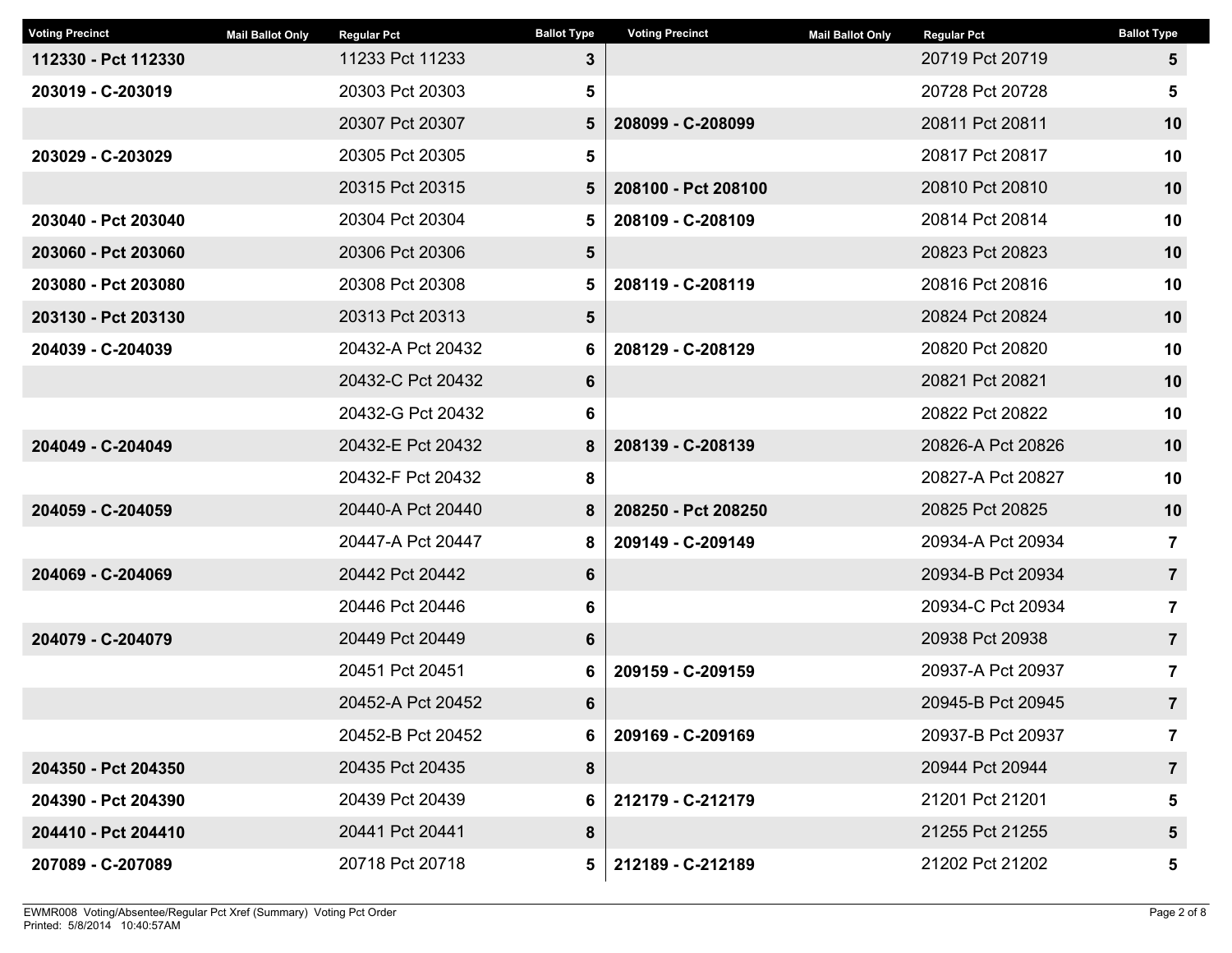| <b>Voting Precinct</b> | <b>Mail Ballot Only</b> | <b>Regular Pct</b> | <b>Ballot Type</b> | <b>Voting Precinct</b> | <b>Mail Ballot Only</b> | <b>Regular Pct</b> | <b>Ballot Type</b> |
|------------------------|-------------------------|--------------------|--------------------|------------------------|-------------------------|--------------------|--------------------|
| 212189 - C-212189      |                         | 21212 Pct 21212    | $5\phantom{.0}$    | 305069 - C-305069      |                         | 30510 Pct 30510    | $\mathbf{7}$       |
| 212199 - C-212199      |                         | 21209 Pct 21209    | 5                  |                        |                         | 30513 Pct 30513    | 7                  |
|                        |                         | 21253-A Pct 21253  | 5                  |                        |                         | 30521 Pct 30521    | $\overline{7}$     |
|                        |                         | 21253-B Pct 21253  | 5                  | 305079 - C-305079      |                         | 30511 Pct 30511    | 7                  |
| 212209 - C-212209      |                         | 21229-B Pct 21229  | 5                  |                        |                         | 30515 Pct 30515    | $\overline{7}$     |
|                        |                         | 21229-C Pct 21229  | 5                  |                        |                         | 30520 Pct 30520    | $\overline{7}$     |
|                        |                         | 21229-D Pct 21229  | $5\phantom{.0}$    | 310089 - C-310089      |                         | 31030 Pct 31030    | $\overline{7}$     |
|                        |                         | 21231-A Pct 21231  | 5                  |                        |                         | 31031 Pct 31031    | $\overline{7}$     |
|                        |                         | 21231-B Pct 21231  | $5\phantom{.0}$    | 310099 - C-310099      |                         | 31032 Pct 31032    | $\overline{7}$     |
| 212219 - C-212219      |                         | 21233 Pct 21233    | 5                  |                        |                         | 31036 Pct 31036    | $\overline{7}$     |
|                        |                         | 21236 Pct 21236    | 5                  | 310109 - C-310109      |                         | 31033 Pct 31033    | $\overline{7}$     |
| 212229 - C-212229      |                         | 21243 Pct 21243    | 5                  |                        |                         | 31034 Pct 31034    | $\overline{7}$     |
|                        |                         | 21248 Pct 21248    | 5                  |                        |                         | 31038 Pct 31038    | $\overline{7}$     |
| 212300 - Pct 212300    |                         | 21230 Pct 21230    | 5                  | 310410 - Pct 310410    |                         | 31041 Pct 31041    | $\overline{7}$     |
| 301019 - C-301019      |                         | 30145 Pct 30145    | 13                 | 311119 - C-311119      |                         | 31144 Pct 31144    | $\overline{7}$     |
|                        |                         | 30153 Pct 30153    | 13                 |                        |                         | 31151 Pct 31151    | 7                  |
| 305029 - C-305029      |                         | 30501 Pct 30501    | $\overline{7}$     | 311129 - C-311129      |                         | 31148 Pct 31148    | $\overline{7}$     |
|                        |                         | 30502 Pct 30502    | $\overline{7}$     |                        |                         | 31149 Pct 31149    | $\overline{7}$     |
| 305039 - C-305039      |                         | 30503 Pct 30503    | $\overline{7}$     | 311139 - C-311139      |                         | 31154 Pct 31154    | $\overline{7}$     |
|                        |                         | 30504 Pct 30504    | $\overline{7}$     |                        |                         | 31156 Pct 31156    | 7                  |
| 305049 - C-305049      |                         | 30506-B Pct 30506  | $\overline{7}$     | 311149 - C-311149      |                         | 31155 Pct 31155    | $\overline{7}$     |
|                        |                         | 30506-C Pct 30506  | $\overline{7}$     |                        |                         | 31157 Pct 31157    | 7                  |
|                        |                         | 30508 Pct 30508    | $\overline{7}$     | 311520 - Pct 311520    |                         | 31152 Pct 31152    | $\overline{7}$     |
| 305050 - Pct 305050    |                         | 30505 Pct 30505    | $\mathbf{7}$       | 312159 - C-312159      |                         | 31212 Pct 31212    | 12                 |
| 305059 - C-305059      |                         | 30507 Pct 30507    | $\overline{7}$     |                        |                         | 31219 Pct 31219    | 12                 |
|                        |                         | 30509 Pct 30509    | $\mathbf{7}$       | 312169 - C-312169      |                         | 31216 Pct 31216    | 12                 |
|                        |                         |                    |                    |                        |                         |                    |                    |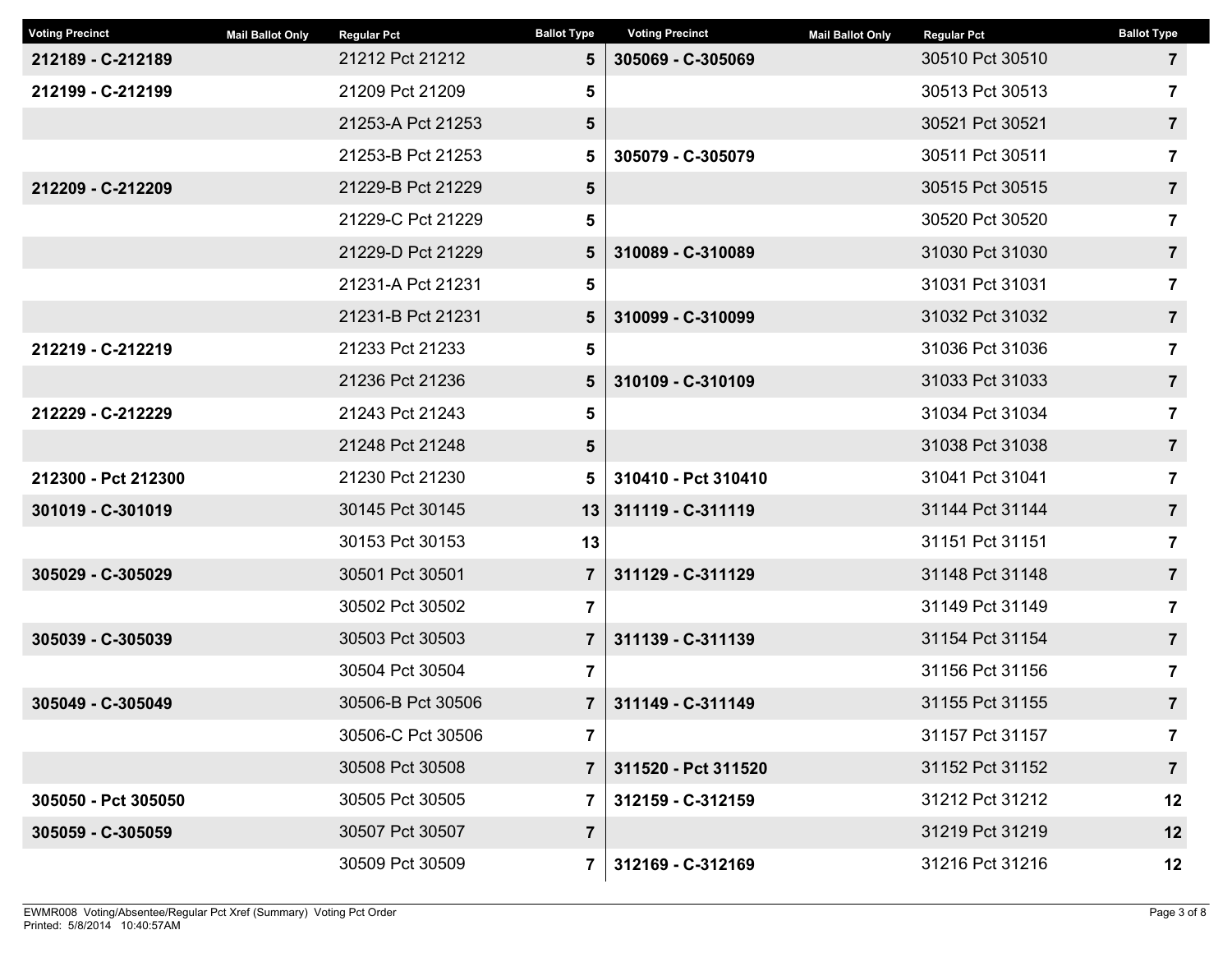| <b>Voting Precinct</b> | <b>Mail Ballot Only</b> | <b>Regular Pct</b> | <b>Ballot Type</b> | <b>Voting Precinct</b> | <b>Mail Ballot Only</b> | <b>Regular Pct</b> | <b>Ballot Type</b>      |
|------------------------|-------------------------|--------------------|--------------------|------------------------|-------------------------|--------------------|-------------------------|
| 312169 - C-312169      |                         | 31217 Pct 31217    | 12                 |                        |                         | 40236-A Pct 40236  | 14                      |
|                        |                         | 31226 Pct 31226    | 12                 |                        |                         | 40237 Pct 40237    | 14                      |
| 312179 - C-312179      |                         | 31218 Pct 31218    | 12                 | 402049 - C-402049      |                         | 40235-B Pct 40235  | 12                      |
|                        |                         | 31225 Pct 31225    | 12                 |                        |                         | 40236-B Pct 40236  | 12                      |
| 312189 - C-312189      |                         | 31222 Pct 31222    | 12                 |                        |                         | 40238 Pct 40238    | 12                      |
|                        |                         | 31224 Pct 31224    | 12                 | 402230 - Pct 402230    |                         | 40223 Pct 40223    | 14                      |
| 312199 - C-312199      |                         | 31214 Pct 31214    | 12                 | 402340 - Pct 402340    |                         | 40234 Pct 40234    | 14                      |
|                        |                         | 31223 Pct 31223    | 12                 | 404059 - C-404059      |                         | 40425-A Pct 40425  | 8                       |
| 312209 - C-312209      |                         | 31227 Pct 31227    | 12                 | 404069 - C-404069      |                         | 40433-A Pct 40433  | 6                       |
|                        |                         | 31228 Pct 31228    | 12                 | 406079 - C-406079      |                         | 40610 Pct 40610    | 12                      |
| 312219 - C-312219      |                         | 31229 Pct 31229    | 12                 |                        |                         | 40612 Pct 40612    | 12                      |
|                        |                         | 31235 Pct 31235    | 12                 | 406089 - C-406089      |                         | 40613 Pct 40613    | 12                      |
| 312229 - C-312229      |                         | 31239 Pct 31239    | 12                 |                        |                         | 40618 Pct 40618    | 12                      |
|                        |                         | 31246 Pct 31246    | 12                 | 406140 - Pct 406140    |                         | 40614 Pct 40614    | 12                      |
| 312239 - C-312239      |                         | 31240 Pct 31240    | 12                 | 406170 - Pct 406170    |                         | 40617 Pct 40617    | 12                      |
|                        |                         | 31242 Pct 31242    | 12                 | 406190 - Pct 406190    |                         | 40619 Pct 40619    | 12                      |
|                        |                         | 31243 Pct 31243    | 12                 | 409099 - C-409099      |                         | 40946 Pct 40946    | $\overline{7}$          |
| 312249 - C-312249      |                         | 31247 Pct 31247    | 12                 |                        |                         | 40949 Pct 40949    | $\overline{\mathbf{7}}$ |
|                        |                         | 31251 Pct 31251    | 12                 | 409500 - Pct 409500    |                         | 40950 Pct 40950    | $\overline{7}$          |
|                        |                         | 31258 Pct 31258    | 12                 | 412109 - C-412109      |                         | 41201-B Pct 41201  | 12                      |
| 312370 - Pct 312370    |                         | 31237 Pct 31237    | 12                 |                        |                         | 41201-C Pct 41201  | 12                      |
| 402019 - C-402019      |                         | 40222 Pct 40222    | 14                 |                        |                         | 41201-D Pct 41201  | 12                      |
|                        |                         | 40231 Pct 40231    | 14                 |                        |                         | 41201-E Pct 41201  | 12                      |
| 402029 - C-402029      |                         | 40227 Pct 40227    | 14                 |                        |                         | 41201-F Pct 41201  | 12                      |
|                        |                         | 40229 Pct 40229    | 14                 |                        |                         | 41201-G Pct 41201  | 12                      |
| 402039 - C-402039      |                         | 40235-A Pct 40235  | 14                 |                        |                         | 41201-H Pct 41201  | 12                      |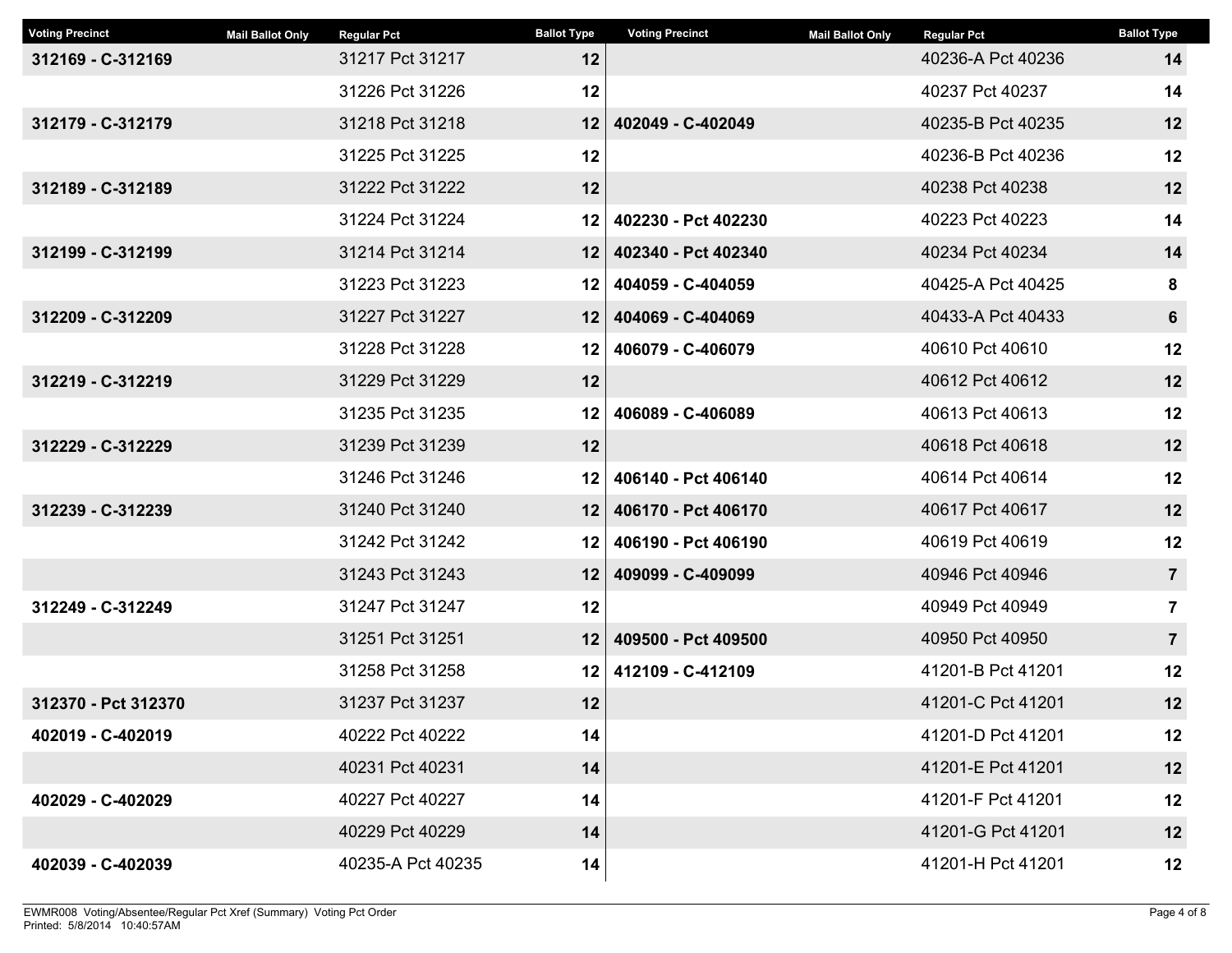| <b>Voting Precinct</b> | <b>Mail Ballot Only</b> | <b>Regular Pct</b> | <b>Ballot Type</b> | <b>Voting Precinct</b> | <b>Mail Ballot Only</b> | <b>Regular Pct</b> | <b>Ballot Type</b> |
|------------------------|-------------------------|--------------------|--------------------|------------------------|-------------------------|--------------------|--------------------|
| 412109 - C-412109      |                         | 41201-I Pct 41201  | 12                 | 412179 - C-412179      |                         | 41215 Pct 41215    | 12                 |
|                        |                         | 41201-J Pct 41201  | 12                 |                        |                         | 41216-G Pct 41216  | 12                 |
|                        |                         | 41201-K Pct 41201  | 12                 |                        |                         | 41216-H Pct 41216  | 12                 |
|                        |                         | 41201-L Pct 41201  | 12 <sub>1</sub>    | 412189 - C-412189      |                         | 41226 Pct 41226    | 12                 |
| 412119 - C-412119      |                         | 41203 Pct 41203    | 12                 |                        |                         | 41228 Pct 41228    | 12                 |
|                        |                         | 41205 Pct 41205    | 12 <sub>1</sub>    | 412200 - Pct 412200    |                         | 41220 Pct 41220    | 12                 |
| 412129 - C-412129      |                         | 41204-B Pct 41204  | 12 <sub>1</sub>    | 412240 - Pct 412240    |                         | 41224 Pct 41224    | 12                 |
|                        |                         | 41204-C Pct 41204  | 12 I               | 412300 - Pct 412300    |                         | 41230 Pct 41230    | 12                 |
|                        |                         | 41204-D Pct 41204  | 12 <sub>1</sub>    | 412510 - Pct 412510    |                         | 41251 Pct 41251    | 12                 |
|                        |                         | 41204-E Pct 41204  | 12                 | 506019 - C-506019      |                         | 50601 Pct 50601    | 17                 |
| 412139 - C-412139      |                         | 41206 Pct 41206    | 12                 |                        |                         | 50603 Pct 50603    | 17                 |
|                        |                         | 41211 Pct 41211    | 12                 | 506029 - C-506029      |                         | 50602 Pct 50602    | 17                 |
| 412149 - C-412149      |                         | 41207 Pct 41207    | 12                 |                        |                         | 50608 Pct 50608    | 17                 |
|                        |                         | 41252-A Pct 41252  | 12                 | 506039 - C-506039      |                         | 50604 Pct 50604    | 17                 |
|                        |                         | 41252-B Pct 41252  | 12                 |                        |                         | 50605 Pct 50605    | 17                 |
|                        |                         | 41252-C Pct 41252  | 12                 | 506049 - C-506049      |                         | 50606 Pct 50606    | 17                 |
|                        |                         | 41252-D Pct 41252  | 12                 |                        |                         | 50610 Pct 50610    | 17                 |
|                        |                         | 41252-E Pct 41252  | 12                 | 506059 - C-506059      |                         | 50611 Pct 50611    | 17                 |
| 412159 - C-412159      |                         | 41208-B Pct 41208  | 12                 |                        |                         | 50617 Pct 50617    | 17                 |
|                        |                         | 41208-C Pct 41208  | 12 <sub>2</sub>    | 506069 - C-506069      |                         | 50612 Pct 50612    | 17                 |
|                        |                         | 41208-D Pct 41208  | 12                 |                        |                         | 50616 Pct 50616    | 17                 |
|                        |                         | 41208-E Pct 41208  | 12                 | 506070 - Pct 506070    |                         | 50607 Pct 50607    | 17                 |
| 412169 - C-412169      |                         | 41209-A Pct 41209  | 16                 | 506079 - C-506079      |                         | 50613 Pct 50613    | 17                 |
|                        |                         | 41209-C Pct 41209  | 16                 |                        |                         | 50619 Pct 50619    | 17                 |
|                        |                         | 41254-B Pct 41254  | 16                 | 506089 - C-506089      |                         | 50620 Pct 50620    | 17                 |
|                        |                         | 41254-C Pct 41254  | 16                 |                        |                         | 50626 Pct 50626    | 17                 |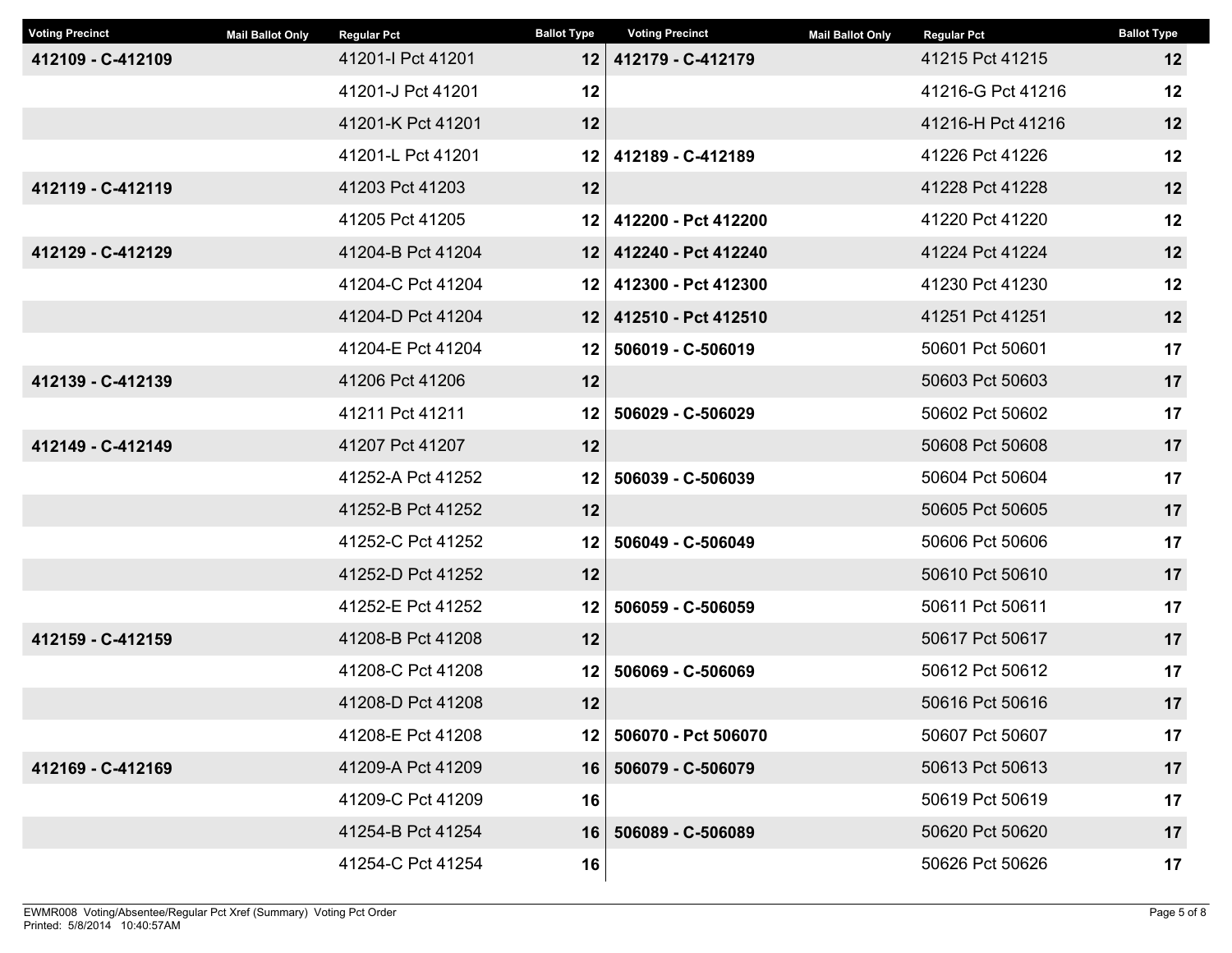| <b>Voting Precinct</b> | <b>Mail Ballot Only</b> | <b>Regular Pct</b> | <b>Ballot Type</b> | <b>Voting Precinct</b> | <b>Mail Ballot Only</b> | <b>Regular Pct</b> | <b>Ballot Type</b> |
|------------------------|-------------------------|--------------------|--------------------|------------------------|-------------------------|--------------------|--------------------|
| 506099 - C-506099      |                         | 50624 Pct 50624    | 17                 | 611202 - M-611202      | Yes                     | 11212-B Pct 11212  | $\mathbf{3}$       |
|                        |                         | 50627 Pct 50627    | 17                 |                        | Yes                     | 11226 Pct 11226    | 3                  |
| 506109 - C-506109      |                         | 50625 Pct 50625    | 17                 | 620401 - M-620401      | Yes                     | 20432-B Pct 20432  | $\overline{7}$     |
|                        |                         | 50628 Pct 50628    | 17                 | 620402 - M-620402      | Yes                     | 20432-D Pct 20432  | 8                  |
| 506119 - C-506119      |                         | 50629 Pct 50629    | 17                 |                        | Yes                     | 20452-C Pct 20452  | 8                  |
|                        |                         | 50630 Pct 50630    | 17                 | 620403 - M-620403      | Yes                     | 20440-B Pct 20440  | $\boldsymbol{9}$   |
| 506129 - C-506129      |                         | 50631 Pct 50631    | 17                 |                        | <b>Yes</b>              | 20447-B Pct 20447  | 9                  |
|                        |                         | 50633 Pct 50633    | 17                 |                        | Yes                     | 20447-C Pct 20447  | $\boldsymbol{9}$   |
| 506139 - C-506139      |                         | 50635 Pct 50635    | 17                 | 620804 - M-620804      | <b>Yes</b>              | 20826-B Pct 20826  | 11                 |
|                        |                         | 50638 Pct 50638    | 17                 |                        | Yes                     | 20826-C Pct 20826  | 11                 |
| 506140 - Pct 506140    |                         | 50614 Pct 50614    | 17                 |                        | Yes                     | 20827-B Pct 20827  | 11                 |
| 506149 - C-506149      |                         | 50636 Pct 50636    | 17                 | 620905 - M-620905      | Yes                     | 20934-D Pct 20934  | 6                  |
|                        |                         | 50637 Pct 50637    | 17                 |                        | Yes                     | 20937-C Pct 20937  | 6                  |
| 506150 - Pct 506150    |                         | 50615 Pct 50615    | 17                 |                        | Yes                     | 20945-A Pct 20945  | 6                  |
| 506159 - C-506159      |                         | 50639 Pct 50639    | 17                 | 621206 - M-621206      | Yes                     | 21229-A Pct 21229  | 12                 |
|                        |                         | 50641 Pct 50641    | 17                 |                        | <b>Yes</b>              | 21231-C Pct 21231  | 12                 |
| 506400 - Pct 506400    |                         | 50640 Pct 50640    | 17                 |                        | <b>Yes</b>              | 21231-D Pct 21231  | 12                 |
| 512169 - C-512169      |                         | 51209 Pct 51209    | 17                 |                        | Yes                     | 21231-E Pct 21231  | 12                 |
|                        |                         | 51218 Pct 51218    | 17                 | 621207 - M-621207      | Yes                     | 21250-A Pct 21250  | 12                 |
|                        |                         | 51221 Pct 51221    | 17                 |                        | Yes                     | 21250-C Pct 21250  | 12                 |
| 512179 - C-512179      |                         | 51222 Pct 51222    | 17                 |                        | <b>Yes</b>              | 21253-C Pct 21253  | 12                 |
|                        |                         | 51232 Pct 51232    | 17                 | 621208 - M-621208      | Yes                     | 21250-B Pct 21250  | 5                  |
| 512230 - Pct 512230    |                         | 51223 Pct 51223    | 17                 |                        | Yes                     | 21254 Pct 21254    | 5                  |
| 512340 - Pct 512340    |                         | 51234 Pct 51234    | 17 <sup>1</sup>    | 630501 - M-630501      | Yes                     | 30506-A Pct 30506  | 9                  |
| 610901 - M-610901      | Yes                     | 10938-B Pct 10938  | $\mathbf{2}$       | 640401 - M-640401      | Yes                     | 40421 Pct 40421    | 8                  |
| 611201 - M-611201      | Yes                     | 11212-A Pct 11212  | 4                  | 640402 - M-640402      | Yes                     | 40425-B Pct 40425  | 9                  |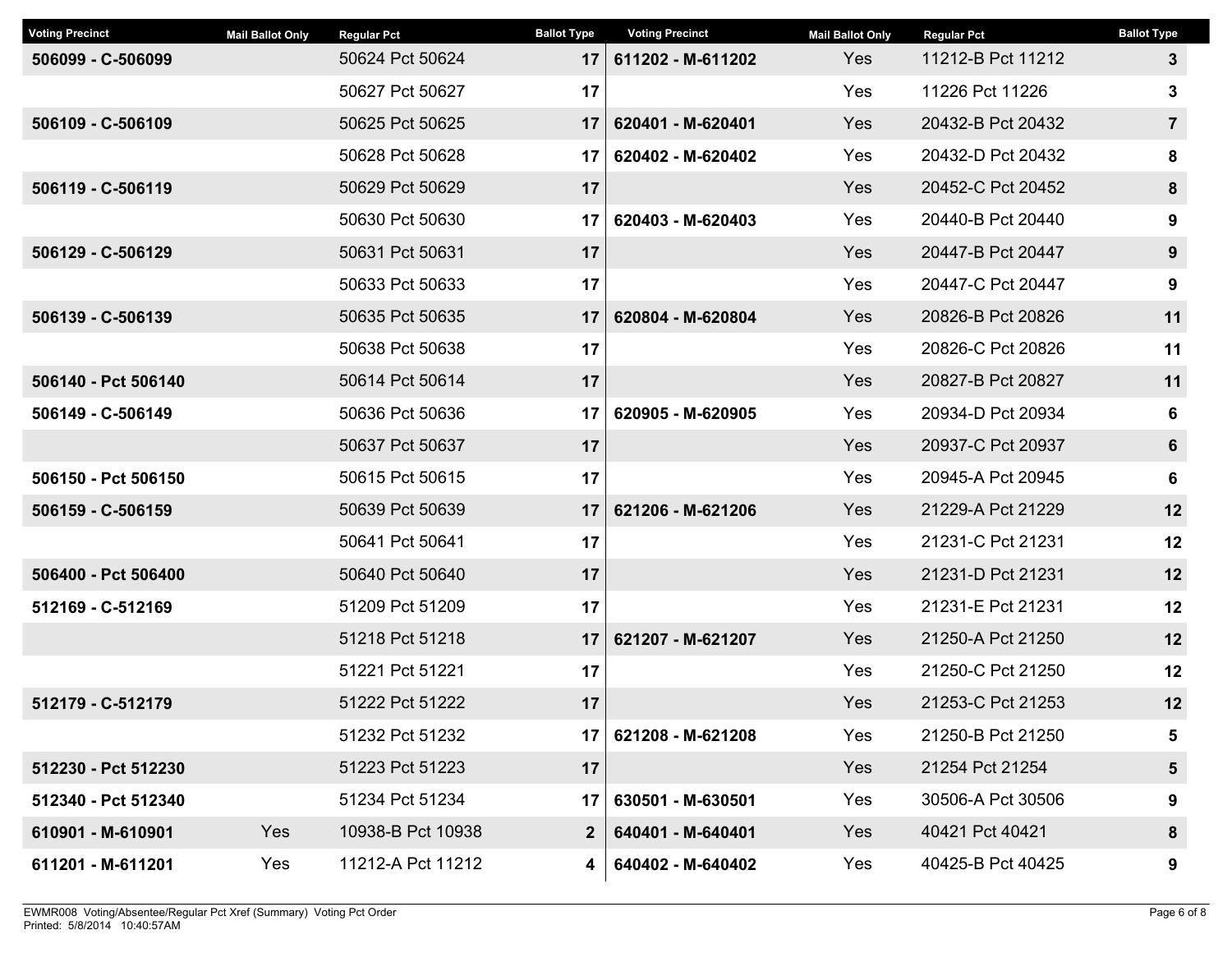| <b>Voting Precinct</b> | <b>Mail Ballot Only</b> | <b>Regular Pct</b> | <b>Ballot Type</b> | <b>Voting Precinct</b> | <b>Mail Ballot Only</b> | <b>Regular Pct</b> | <b>Ballot Type</b> |
|------------------------|-------------------------|--------------------|--------------------|------------------------|-------------------------|--------------------|--------------------|
| 640402 - M-640402      | Yes                     | 40433-B Pct 40433  | 9                  |                        |                         |                    |                    |
| 641203 - M-641203      | Yes                     | 41201-A Pct 41201  | 15                 |                        |                         |                    |                    |
|                        | Yes                     | 41204-A Pct 41204  | 15                 |                        |                         |                    |                    |
|                        | Yes                     | 41204-F Pct 41204  | 15                 |                        |                         |                    |                    |
|                        | Yes                     | 41204-G Pct 41204  | 15                 |                        |                         |                    |                    |
|                        | Yes                     | 41204-H Pct 41204  | 15                 |                        |                         |                    |                    |
|                        | Yes                     | 41204-I Pct 41204  | 15                 |                        |                         |                    |                    |
|                        | Yes                     | 41204-J Pct 41204  | 15                 |                        |                         |                    |                    |
|                        | Yes                     | 41208-A Pct 41208  | 15                 |                        |                         |                    |                    |
| 641204 - M-641204      | Yes                     | 41202 Pct 41202    | 12                 |                        |                         |                    |                    |
|                        | Yes                     | 41209-B Pct 41209  | 12                 |                        |                         |                    |                    |
|                        | Yes                     | 41210 Pct 41210    | 12                 |                        |                         |                    |                    |
|                        | Yes                     | 41216-B Pct 41216  | 12                 |                        |                         |                    |                    |
|                        | Yes                     | 41216-C Pct 41216  | 12                 |                        |                         |                    |                    |
|                        | Yes                     | 41216-D Pct 41216  | 12                 |                        |                         |                    |                    |
|                        | Yes                     | 41216-E Pct 41216  | 12                 |                        |                         |                    |                    |
|                        | Yes                     | 41216-F Pct 41216  | 12                 |                        |                         |                    |                    |
|                        | Yes                     | 41239-A Pct 41239  | 12                 |                        |                         |                    |                    |
|                        | Yes                     | 41239-B Pct 41239  | 12                 |                        |                         |                    |                    |
|                        | Yes                     | 41253 Pct 41253    | 12                 |                        |                         |                    |                    |
|                        | Yes                     | 41254-A Pct 41254  | 12                 |                        |                         |                    |                    |
| 641205 - M-641205      | Yes                     | 41216-A Pct 41216  | 5                  |                        |                         |                    |                    |
| 641206 - M-641206      | Yes                     | 41232 Pct 41232    | 14                 |                        |                         |                    |                    |
|                        | Yes                     | 41239-C Pct 41239  | 14                 |                        |                         |                    |                    |
|                        | Yes                     | 41239-D Pct 41239  | 14                 |                        |                         |                    |                    |
| 641207 - M-641207      | Yes                     | 41252-F Pct 41252  | 16                 |                        |                         |                    |                    |